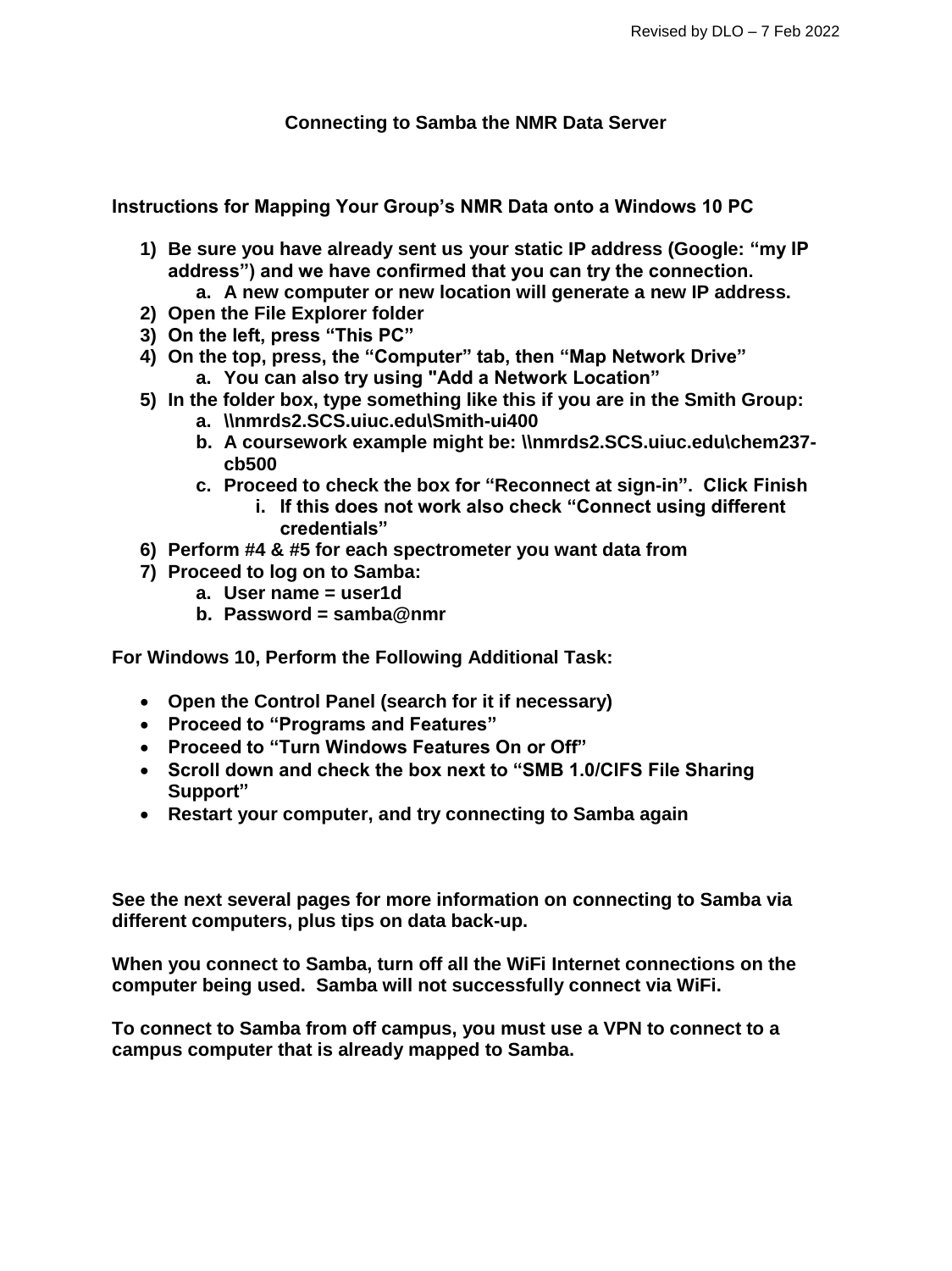### **Instructions for mapping your group's NMR data on a Windows 7 PC:**

- 1) Double click on [My Computer] on the desktop
- 2) Select [Map Network Drive...]
- 3) For [Drive:], select an available drive letter
- 4) For [Folder:], type in **\\nmrds2.scs.uiuc.edu\Group-instrument** (for example: [\\nmrds2.scs.uiuc.edu\Mitchell-ui400.](file://///nmrds2.scs.uiuc.edu/Mitchell-ui400) Substituting Group with your group's name, and substituting instrument with  $u400$ ,  $u400$ ,  $u500$ ,  $vxx500$ ,  $u500$ nb,  $u500$ nb1,  $u300$ ,  $u1600$ , or vns750nb. Pay attention to UPPER and lower cases since this is case sensitive.)
- 5) Check the [Reconnect at logon] tick mark (optional but recommended)
- 6) Click on [Finish]
- 7) Enter user1d for [User name]
- 8) Enter samba@nmr for [Password]
- 9) Check the [Remember my password] tick mark (optional but recommended)
- 10) Click on [OK]
- 11) The network drive for a particular instrument will contain the directories for all the users in your group on that instrument.
- 12) Repeat steps 2 to 10 for each spectrometer that your group uses. You may not be prompted for the [User name] and [Password] again after you have set up the first one.

### **Instructions for mapping your group's NMR data on a Mac OS X computer (typically Mojave version)**

Try not to update your Mac operating system to the "Catalina" version, which might not connect to Samba. If you already have Catalina, try the procedure below.

- 1) Go to "Connect to Server..." under the "Go" Menu in the Finder
- 2) Type "**smb://nmrds2.SCS.uiuc.edu/Group-instrument**" ((for example: [//nmrds2.scs.uiuc.edu/Burke-u400.](file://///nmrds2.scs.uiuc.edu/Burke-u400) Substituting Group with your group's name, and substituting instrument with u400, ui400, u500, vxr500, ui500nb, ui500nb1, ui300, ui600, or vns750nb. Pay attention to UPPER and lower cases since this is case sensitive.)
- 3) Click Connect
- 4) A Dialog box will appear.
- 5) Enter user1d for [Name]
- 6) Enter samba@nmr for [Password]
- 7) Check the [Remember this password in my keychain] tick mark (optional but recommended)
- 8) Click on [OK]
- 9) The network drive will appear on your desktop.
- 10) You may drag the drive to the right side of your dock so that you may simply click on the dock icon to re-mount the server.
- 11) To unmount the server, drag the network drive to the eject symbol on the very right side of the dock.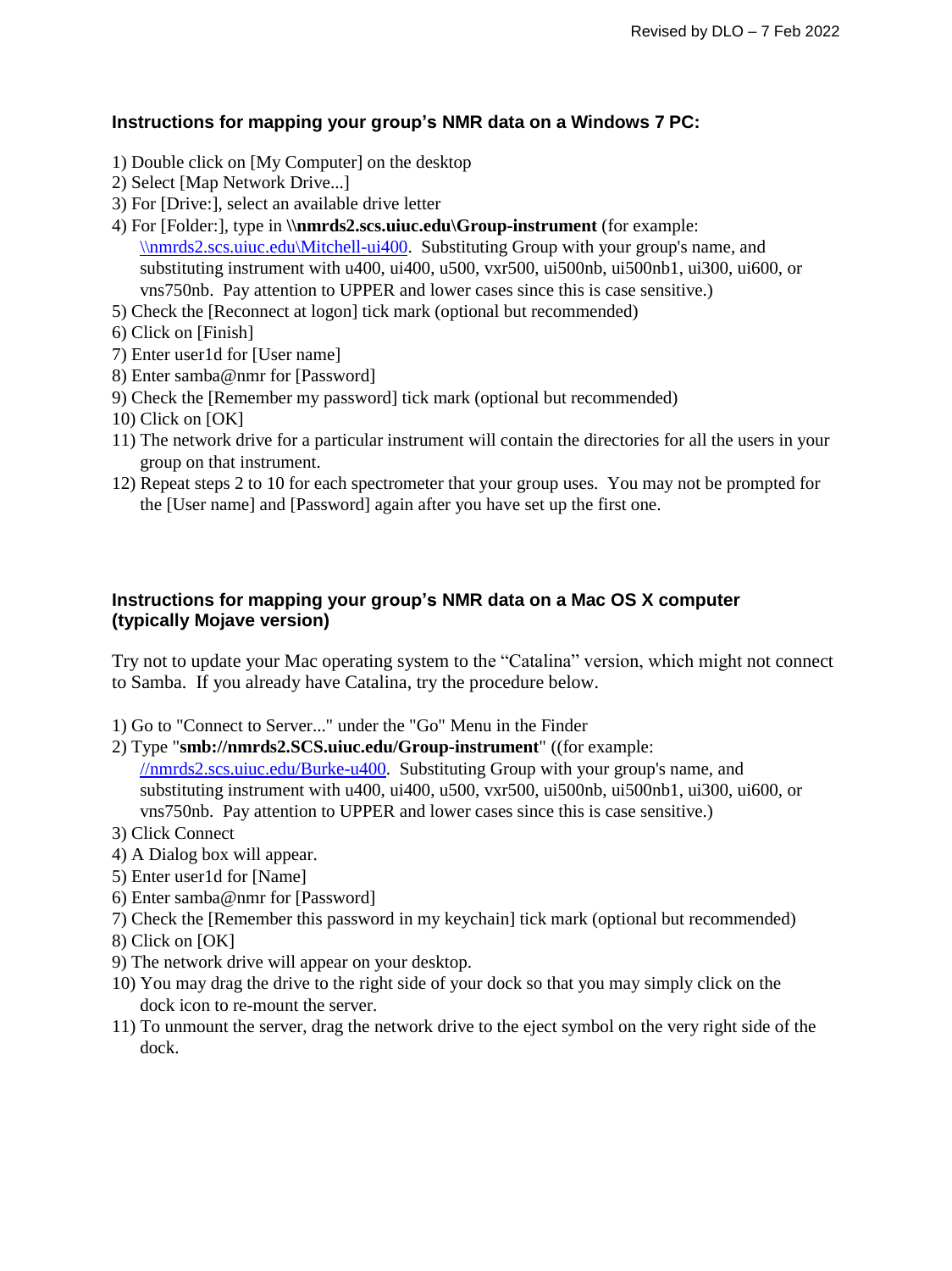### **Instructions for mapping your group's NMR data on a Linux computer**

1) Go to "Connect to Server..." under the "Places" Menu on the menu bar, a connection window pops up

- 2) Under 'Service type: select 'Windows share'
- 3) Under Server: type: nmrds2.scs.uiuc.edu
- 4) Under Folder: type: /Group-instrument " ((for example: **/Burke-u400**. Substituting Group with your group's name, and substituting instrument with u400, ui400, u500, vxr500, ui500nb, ui500nb1, ui300, ui600, or vns750nb. Pay attention to UPPER and lower cases since this is case sensitive.). A figure shows below
- 5) Uner 'Name to use for connection': type: user1d
- 6) A Dialog box will appear.
- 7) Enter user1d for [Name]
- 8) Enter samba@nmr for [Password]
- 9) Click on [OK]
- 10) The network drive will appear on your desktop.

|                                        | <b>Connect to Server</b>   |
|----------------------------------------|----------------------------|
| Service type:<br>Windows share         |                            |
| Server:                                | nmrds2.scs.uiuc.edu        |
| Optional information:                  |                            |
| Share:                                 |                            |
| Folder:                                | /Burke-u400                |
| User Name:                             |                            |
| Domain Name:                           |                            |
| Name to use for connection:            | user1d                     |
| <b>B</b> Help<br><b>Browse Network</b> | <b>X</b> Cancel<br>Connect |
|                                        |                            |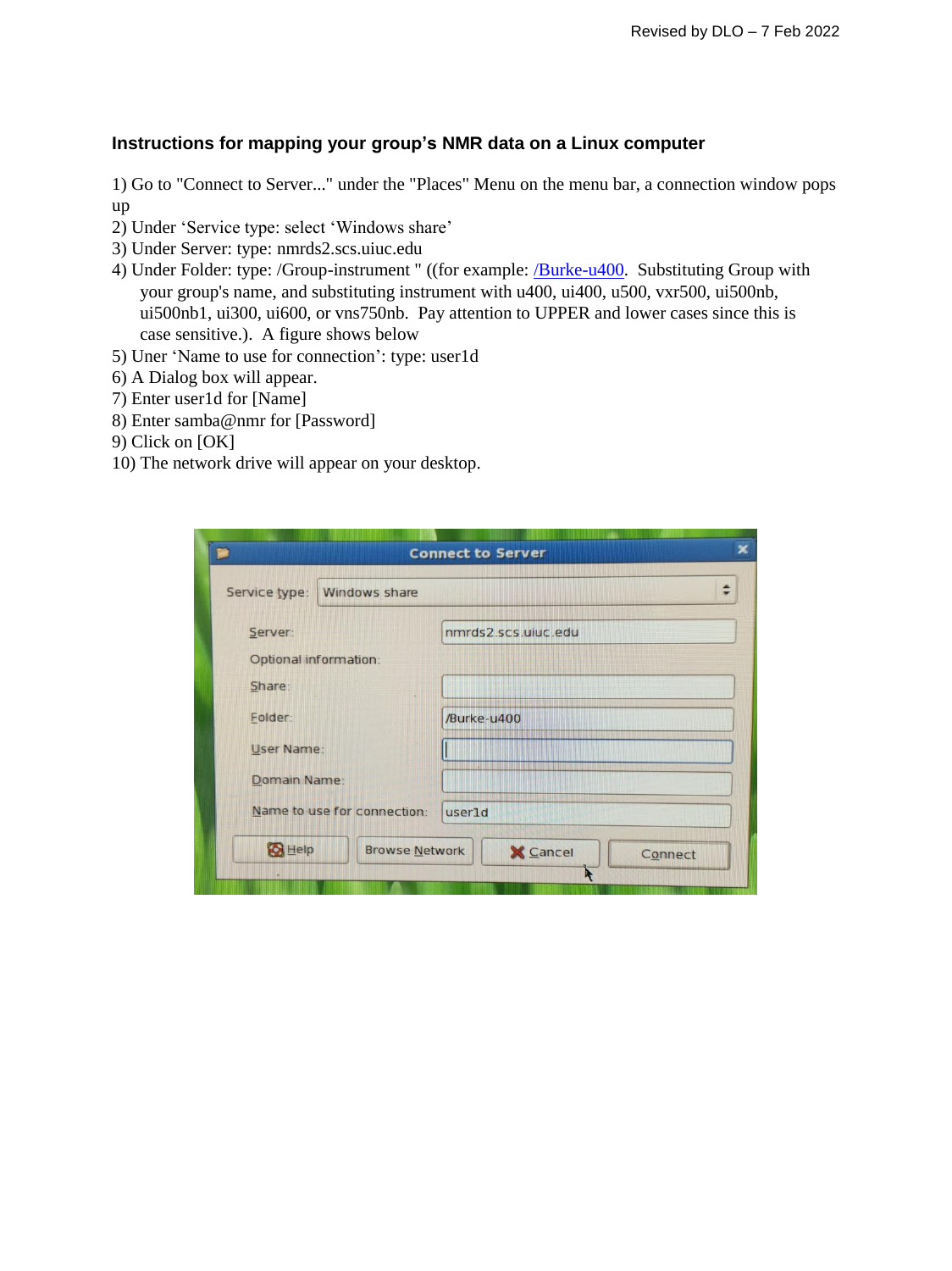# **Data Backup Options**

1. **On the computers in your own lab**. If your group has provided the NMR Lab the IP addresses of the computers in your lab, then you should be able to map your group's NMR data as network drives on these computers (see instructions below). Once mapped, data can then be copied from the NMR Lab server to your computer manually via copy-and-paste or drag-and-drop, or automatically with scripts or backup software. A manual or automatic daily or weekly backup to a set of mirrored hard drives is recommended.

### 2. **A few notes**:

a. If your data are important to you, then you should back them up often and keep multiple copies of the same backup, preferably on different media and in different locations.

b. Always test the integrity of you backup, as well as your ability to restore from your backup, before deleting the original data.

c. Storage quota will be per group instead of per user. Details concerning this are in handout - Data Backup and Storage Policies.

d. **You are prohibited from operating from a Unix shell**, local or remote, on any of the spectrometers or the Sun Data Station unless explicit permission and instructions are given for you to do so. The reason for this restriction is that a mistake by the user in a Unix shell is potentially catastrophic and can result in the loss of data for ALL users or cause a system malfunction. **WARNING: A violation of this policy could result in your privilege to use this facility being suspended or revoked.** 

e. **You are prohibited from operating, such as creating or deleting files, outside of your own directory** on the spectrometers, the Sun Data Station, or the network drives on your lab computer.

3. **The Temp directories on the spectrometers** If you forget to logon and change the working directory to your own directory, chances are that your files will be saved in the Temp directory. Here is what you can do when that happens:

a. *Changing to the Temp directory:* Enter logon as usual, and at the prompt, input Temp as the directory name.

#### *b. Moving your files from the Temp directory to your own directory:*

i. On the spectrometer: LC [Main Menu]  $\hat{\varphi}$  LC [File]  $\hat{\varphi}$  LC [Move from Temp] On Sunds1: LC [File Menu]  $\hat{\varphi}$  LC [6:Move from Temp]

ii. Then follow the instructions carefully as prompted.